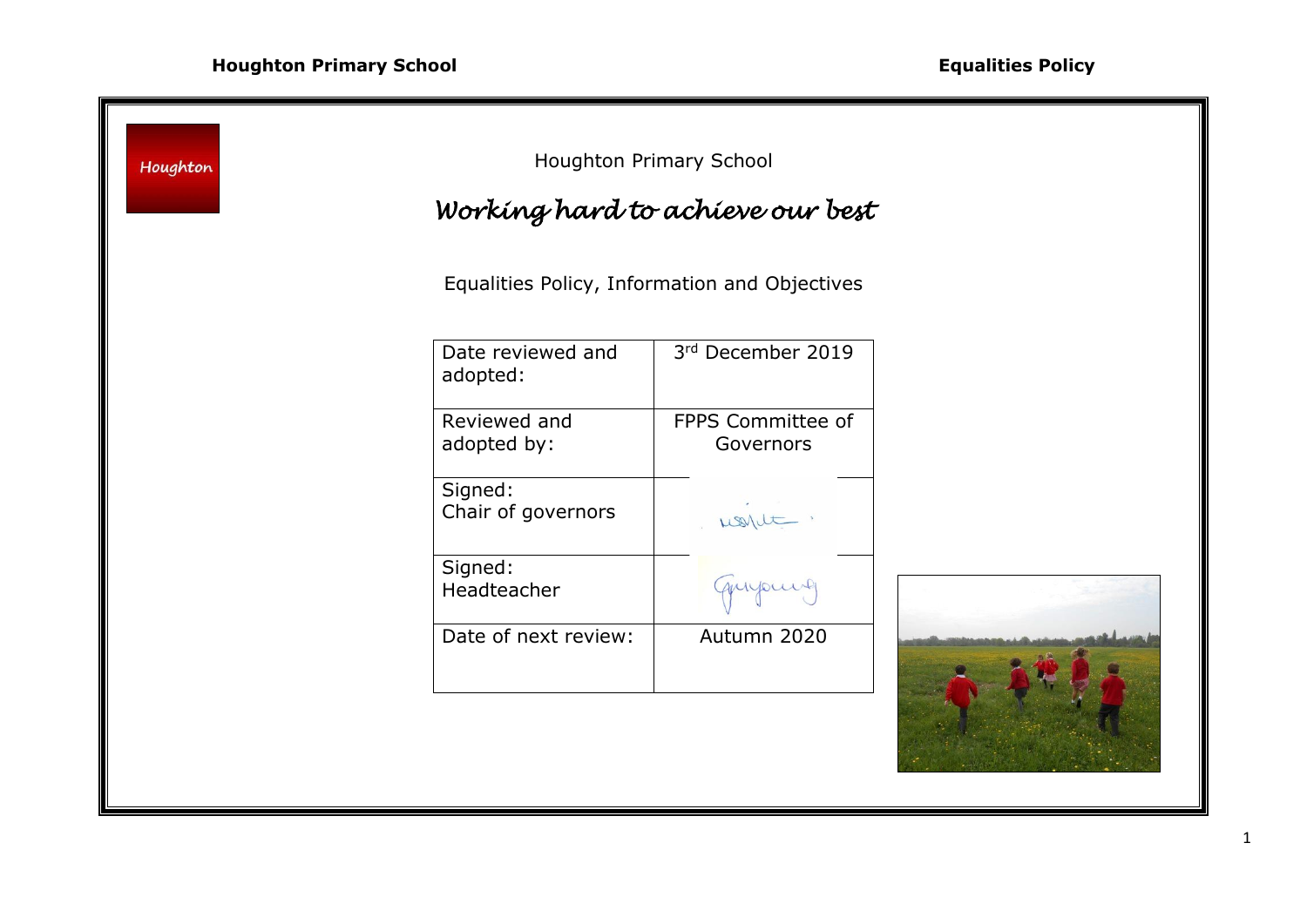### **Introduction**

We welcome our duties under the Equality Act 2010 as both a provider of education and as an employer.

We believe that all pupils and members of staff should have the opportunity to fulfil their potential whatever their background, identity and circumstances. We are committed to creating a community that recognises and celebrates difference within a culture of respect and co-operation. We appreciate that a culture which promotes equality will create a positive environment and a shared sense of belonging for all who work, learn and use the services of our school.

We recognise that equality will only be achieved by the whole school community working together – our pupils, staff, governors and parents/carers.

This document outlines the principles which will guide our approach to working with our school community and enabling an open culture.

For staff and prospective staff, this policy should be read in conjunction with the school's Employment Equality Policy.

# **National and Legal Context**

We recognise that we have duties under the Equality Act 2010 in relation to the school community to eliminate discrimination, advance equality of opportunity and foster good relations in relation to age (applicable only to staff), disability, ethnicity, gender (including issues of transgender, maternity and pregnancy), religion and belief, sexual orientation and marital status (applicable only to staff).

We also recognise that we have a duty under the Education & Inspections Act 2006 to promote community cohesion, i.e. developing good relations across different cultures and groups.

We also appreciate that these duties reflect the international human rights standards as expressed in the UN Convention on Rights of the Child, the UN Convention on the Rights of People with Disabilities, and the Human Rights Act 1998.

### **School Context**

The school serves the local communities of Houghton and Wyton villages within the district of Huntingdon in Cambridgeshire. 59% of the school population live out of the catchment area (November 2019)

The Houghton and Wyton area is among the least deprived 10% of all areas nationally for the overall index of multiple deprivation and the 'education, skills and training deprivation' domains. It is also among the least deprived 20% of all areas nationally for the 'income deprivation', 'health deprivation and disability' and 'crime' domains. (Ref:

[http://reports.esd.org.uk/reports/14?pat=LA&pa=E07000011:AdministrativeWa](http://reports.esd.org.uk/reports/14?pat=LA&pa=E07000011:AdministrativeWard) [rd](http://reports.esd.org.uk/reports/14?pat=LA&pa=E07000011:AdministrativeWard) )

The majority of children who live outside of the catchment area who attend Houghton Primary School live in the District of Huntingdon East. This area is among the least deprived 10% of all areas nationally for the 'living environment' domain. It is also among the least deprived 20% of all areas nationally for the 'income deprivation' and 'health deprivation and disability' domains. This area is among the least deprived 10% of all areas nationally for the overall index of multiple deprivation and the 'income deprivation', 'employment deprivation', 'health deprivation and disability', 'education, skills and training', 'crime' and 'living environment' domains. (Ref:

[http://reports.esd.org.uk/reports/14?pat=LA&pa=E07000011:AdministrativeWa](http://reports.esd.org.uk/reports/14?pat=LA&pa=E07000011:AdministrativeWard) [rd](http://reports.esd.org.uk/reports/14?pat=LA&pa=E07000011:AdministrativeWard) )

The school location deprivation indicator was in quintile 1 (least deprived) of all schools. The pupil base is in quintile 1 (least deprived) of all schools in terms of deprivation. (Inspection Data Summary Report, November 2019)

The pupil admission number (PAN) is 30. The school's capacity is 210 pupils.

# **Principles**

To fulfil our legal obligations, we are guided by a number of principles.

# **1. All pupils, families and staff are of equal value**

We see all pupils, potential pupils, their parents and carers, and staff as of equal value:

- Whether or not they are disabled
- Whatever their ethnicity, culture, national origin or national status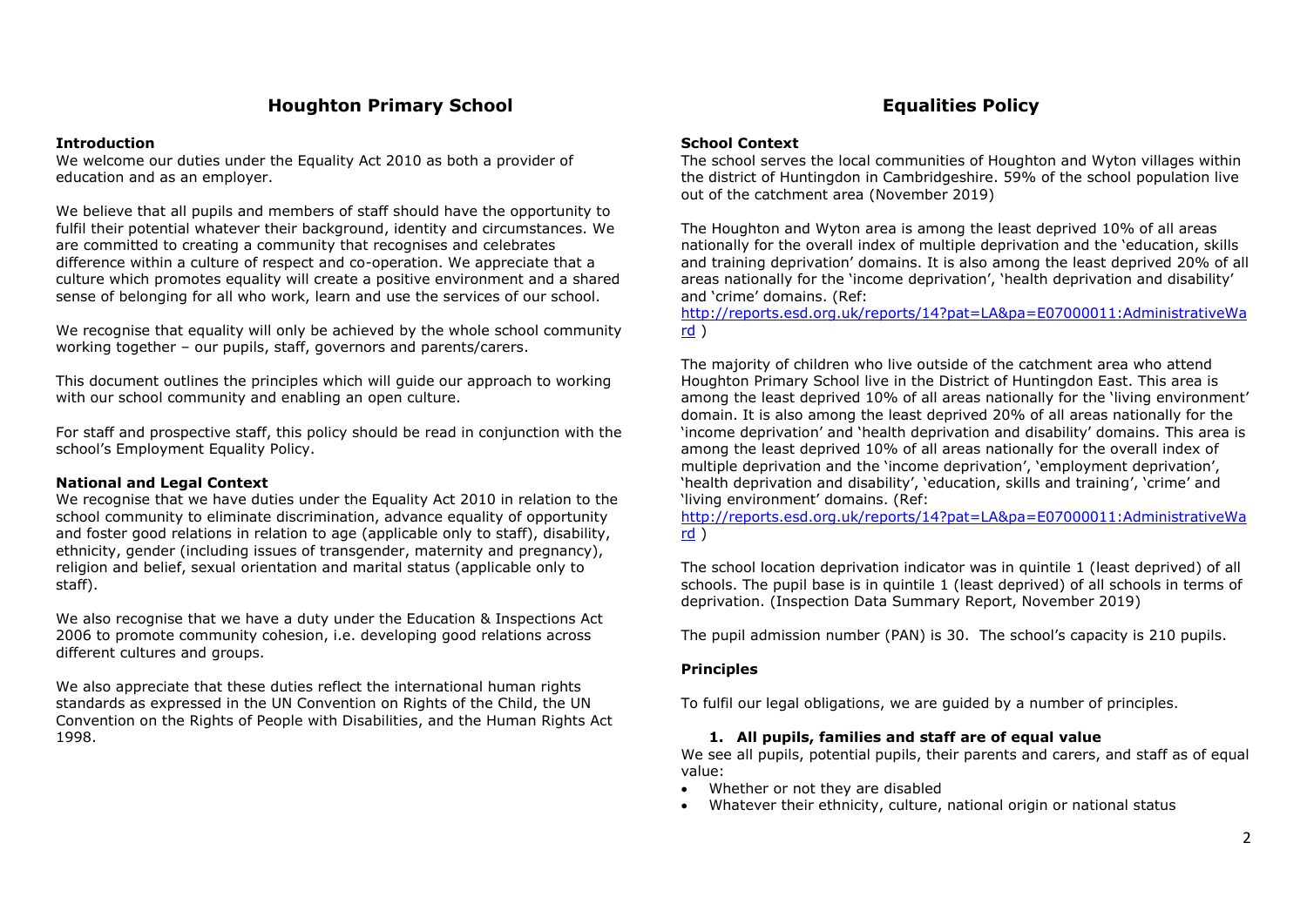- Whatever their gender and gender identity
- Whatever their religious and non-religious affiliation or faith background
- Whatever their sexual orientation
- Whatever their marital status
- Whether they are currently pregnant or have recently given birth
- Whether or not they have a connection with the forces community
- Whether or not they have refugee / asylum status
- Whether or not English is their first language

# **2. We recognise and respect difference**

We recognise that treating people equally does not necessarily involve treating them all the same. We recognise that our policies, procedures and activities must not discriminate but must take account of diversity and the kinds of barriers and disadvantage that staff, parents/carers or pupils may face in relation to their protected characteristics:

- Disability we note that reasonable adjustments may need to be made
- Gender (including transgender) we recognise that girls and boys, men and women have different needs
- Religion and belief we note that reasonable requests in relation to religious observance and practice may need to be made and complied with
- Ethnicity and race we note that all have different experiences as a result of our ethnic and racial backgrounds
- Age we value the diversity in age of staff, parents and carers
- Sexual orientation we respect that individuals have the right to determine their own sexual identity and that they should not experience disadvantage as a result of their preference
- Marital status we recognise that our staff, parents and carers may make their own personal choices in respect of personal relationships and that they should not experience disadvantage as a result of the relationships they have
- Pregnancy and maternity we believe that our staff, parents and carers should not experience any unfair disadvantage as a result of pregnancy or having recently given birth

# **3. We foster positive attitudes and relationships, and a shared sense of cohesion and belonging**

We intend that our policies, procedures and activities should promote:

 positive attitudes and interaction between groups and communities different from each other

 an absence of harassment, victimisation and discrimination in relation to any protected characteristics

**4. We observe good equalities practice in relation to staff** We ensure that our policies and practices for all staff and potential staff throughout the employment lifecycle, i.e. from recruitment through to the cessation of employment and beyond, are applied fairly and consistently across all groups with full respect for legal rights, taking into account aspects applicable to particular groups (e.g. duty to make reasonable adjustments for disabled staff).

### **5. We aim to reduce and remove inequalities and barriers that already exist**

We intend that our policies, procedures and activities avoid or minimise any possible negative impacts and we aim to reduce inequalities that exist between groups and communities different from each other.

# **6. We consult and involve to ensure views are heard**

In our development of many of our policies, we engage with groups and individuals, including pupils who are affected by a policy or activity to ensure that their views are taken into account as appropriate. For policies and activities affecting pupils, we will take account of views expressed at school council; for parents, through parent governor representation and for staff, through staff governor representation. Where necessary, we will consult more widely with specific groups.

# **7. We aim to foster greater community cohesion**

We intend that our policies, activities and curriculum offer foster greater social cohesion and provide for an equal opportunity to participate in public life irrespective of the protected characteristics of individuals and groups.

# **8. We base our practices on sound evidence**

We maintain and publish information annually to show our compliance with the public sector equality duty, set out under section 149 of the Equality Act 2010. Our current equality information can be found in Appendix A to this policy statement.

# **9. We set ourselves specific and measurable equality objectives**

We develop and publish specific and measurable objectives every four years based on the evidence that we have gathered (principle 8) and the engagement we have been involved in (principle 7).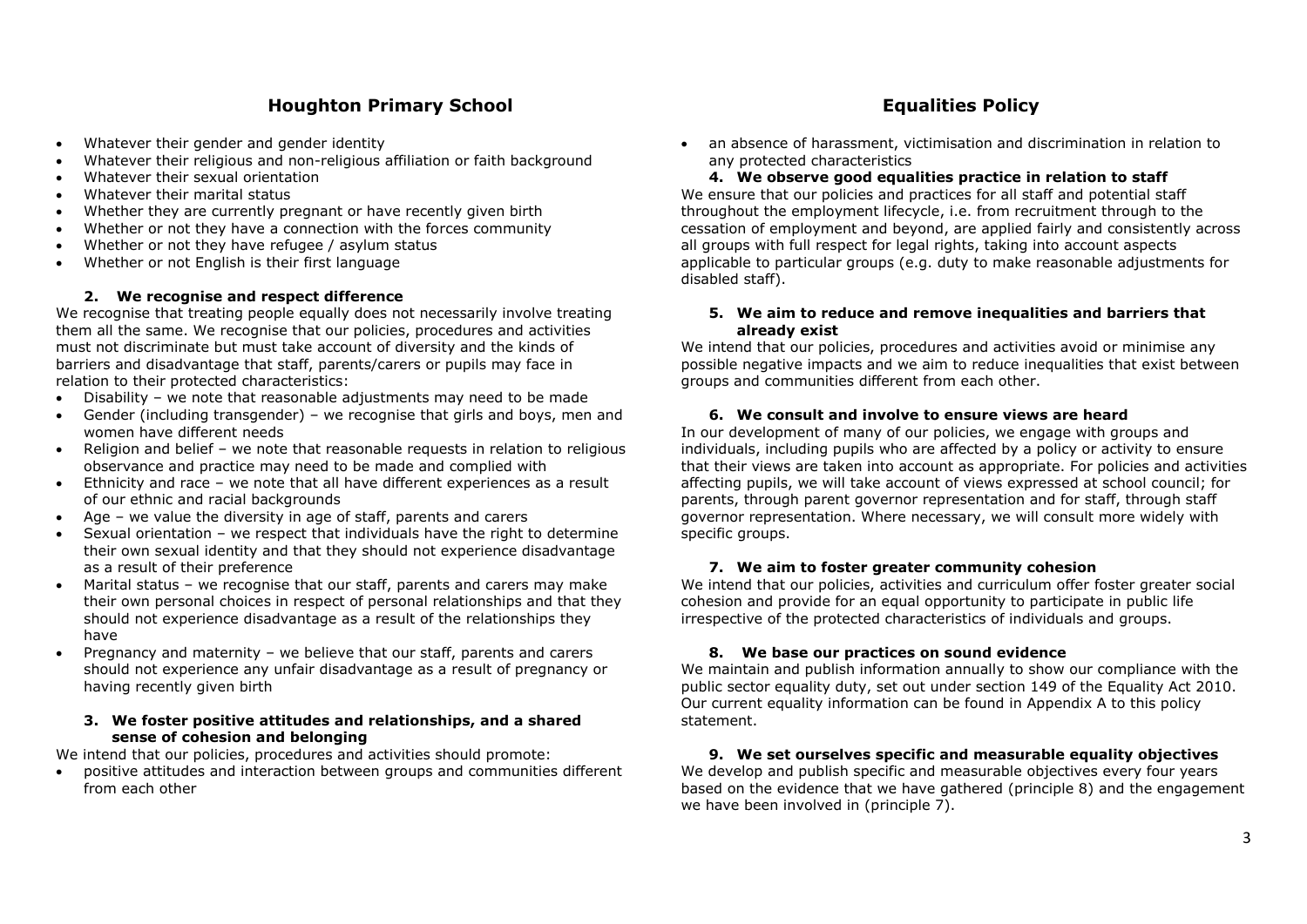The objectives can be found in Appendix B to this policy statement and take into account both national, county and school level priorities.

We will set ourselves new objectives every four years, but keep them under review and report annually on progress towards achieving them.

# **Application of the principles within this policy statement**

The principles outlined in the policy statement will be applied and reflected in:

- The delivery of the school curriculum
- The teaching and learning within the school
- Our practice in relation to pupil progress, attainment and achievement
- Our teaching styles and strategies
- Our policies and practice in relation to admissions and attendance
- Our policies and practice in relation to staff
- Our care, guidance and support to pupils, their families and staff
- Our policies and practice in relation to pupil behaviour, discipline and exclusions
- Our partnership working with parents and carers
- Our contact with the wider school community

# **Addressing prejudice and prejudice-related bullying**

The school is opposed to all forms of prejudice including, but not limited to prejudice related to protected characteristics. We will ensure that prejudicerelated incidents in relation to staff and pupils are recorded and dealt with appropriately.

# **Roles and responsibilities**

The governing body is responsible for ensuring that the school complies with legislation, and that this policy and its related procedures and action plans are implemented and that arrangements are in place to deal with any concerns or unlawful action that arises.

The headteacher is responsible for implementation of this policy, ensuring that all staff are aware of their responsibilities and given appropriate training and support and for taking appropriate action in any cases of unlawful discrimination, harassment or victimisation.

All staff are expected to work in accordance with the principles outlined in this policy to:

- promote an inclusive and collaborative ethos in their practice
- deal with any prejudice-related incidents that may occur
- plan and deliver curricula and lessons
- support pupils in their class who have additional needs

The Governing Body believes that fairness and consistency of judgement is essential to the operation of the school. All members of the school have equality of opportunity to achieve their full potential and will not be discriminated against because of age, disability, gender, sexual orientation, nationality, race, or religion.

The Governing Body believes that the school always has to be aware of the potential for unconscious discrimination, to avoid assumptions about individual members of the school based on stereotypes and to use the teaching and learning arrangements actively to encourage everyone to achieve their full potential.

All our policies are consistent with our duty of care to protect our pupils and to provide a learning environment which is safe and healthy. In all our dealings, we respect the strict code of confidentiality that underpins our school ethos.

Date approved by the Governing Body: 3rd December 2019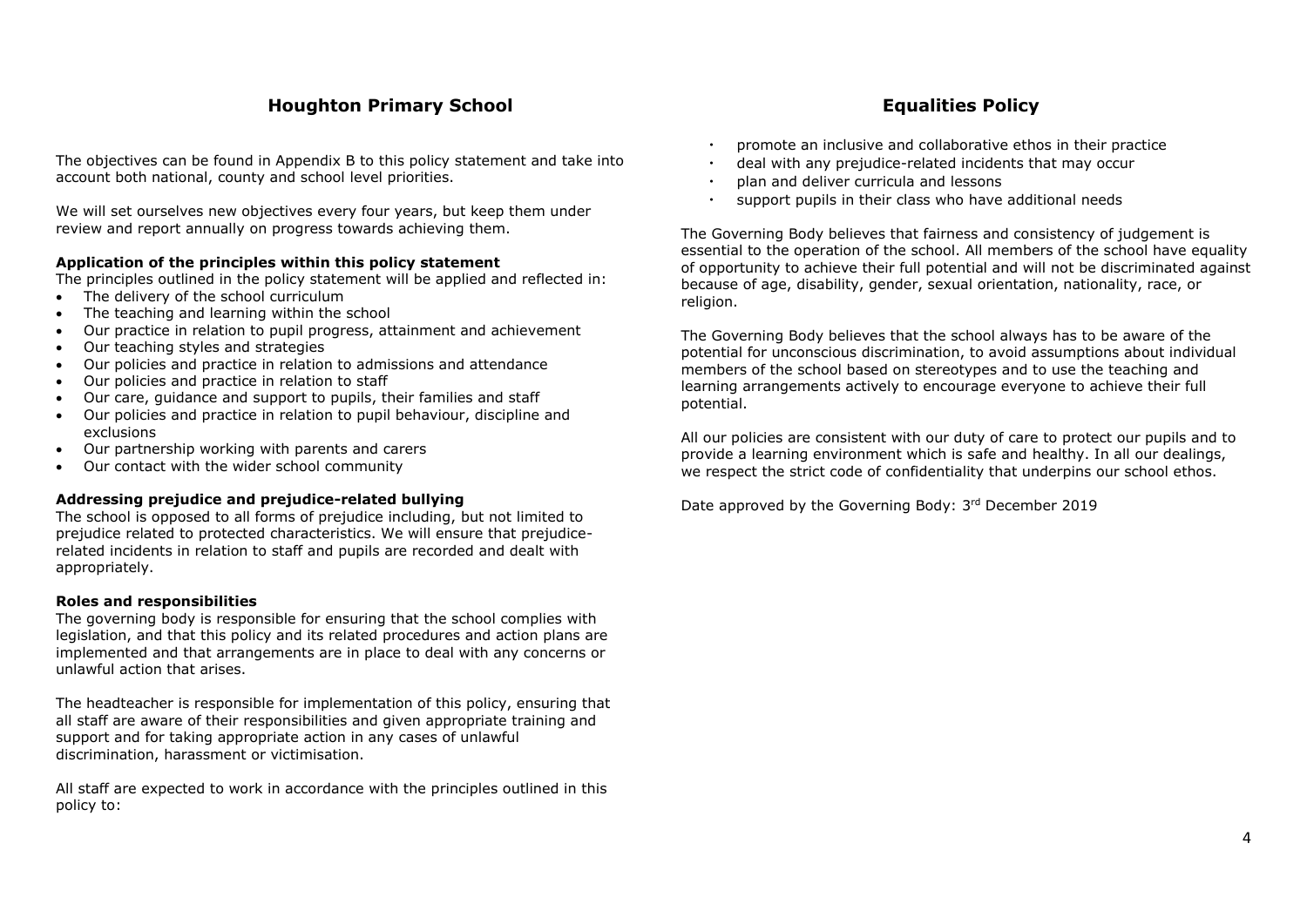# **Equalities Information Appendix A**

At Houghton Primary School we have *due regard* for equalities. We recognise that the public sector equality duty has three aims, to:

- eliminate unlawful discrimination, harassment and victimisation and other conduct under the Act
- advance equality of opportunity between people who share a protected characteristic and those who do not
- foster good relations between people who share a protected characteristic and those who do not

We have considered how well we currently achieve these aims with regard to the protected groups under the Equality Act (race, disability, gender, gender reassignment, age, pregnancy and maternity, marital status, sexual orientation, religion and belief and sexual orientation).

This document gives the background information which is used annually to ensure due regard and to enable the setting of appropriate targets. Data is collated annually at the beginning of the Autumn term following the school census and analysis of statutory assessments which take place in the summer term.

This school serves children aged  $4 - 11$  years old. Currently (November 2018), there are 200 children on roll. The largest year group in school is Year 3 with 31 pupils, the smallest is Year 5 with 25 pupils. The school is currently organised in 7 classes, one per year group.

The staff profile is not representative of any age group more than another. There is a spread of ages from those commencing their professional lives to those approaching retirement (Source: SIMS)

# **Disability**

There are 3 children on roll who have a physical disability, hearing or visual impairment. Two are visually impaired and one child has Worster Drought Syndrome (Cerebral Palsy). An accessible disabled toilet, changing and shower facilities are available for use by staff and pupils.

There are no disabled members of staff.

The school is accessible to all children, staff, parents and visitors. The redevelopment of the majority of the school buildings in 2009-11 resulted in provision including ramps enabling access to all areas of the school building.

The percentage of SEN/D pupils is currently 11.7% (including children with Education, Health and Care Plans and children who have identified Special Educational Needs. 4% children in the school have an Education, Health and Care Plan. (Source: SIMS)

Pupil absence analysis in 2018-19 gave no cause for concern for any student groups.

# **Gender reassignment**

No data is collated by the school about gender reassignment and the pupil or staff population.

# **Race**

2% of our current roll speak a language other than English at home. Languages are Mandarin and Polish. No children are in the early stages of English acquisition. 90% children on roll are 'White, British'.

The school monitors Racist Incidences on a termly basis and reports any to the Local Authority.

# **Performance Trends: ethnicity**

There is no pattern of underachievement for any statistical groups of Black and Minority Ethnic (BME) children.

The school has had 3 fixed term exclusions in the last 3 years (all in 2016/17). Both children were White British. There have been no permanent exclusions in the last 3 years.

There are no trends relating to ethnicity for absence.

(Sources: SIMS, School Census ethnicity and language profile, Annual Report to Governors re racist incidents, Holiday form requests and absence data)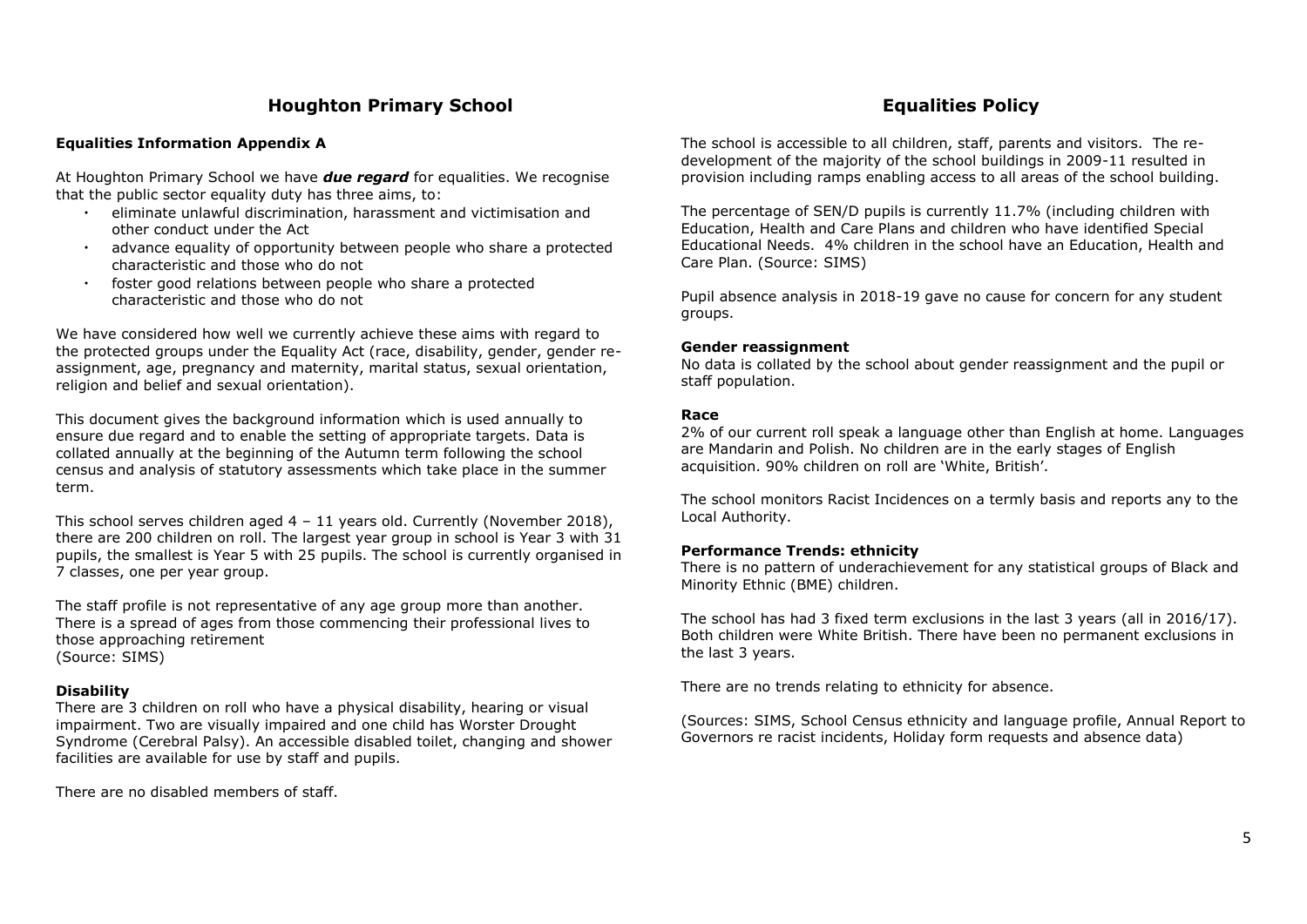### **Religion or belief**

The school does record information about religion on SIMS but parents do not have to provide it.

The school's dress code is culturally sensitive towards school uniform in accordance with DfE guidance.

Religious leaders play a part in the life of the school through assemblies and visits within the RE curriculum. They include Roman Catholic, Baptist, Methodist, Jewish, Church of England, Sikh and Muslim representatives. (Sources: SIMS, anecdotal evidence, SACRE guidance, School dress code)

# **Gender**

There are currently 49% girls and 51% boys in the school. Only Year R and Y6 have an equal number of boys and girls. The year groups with the largest disparity are Year 3 (64% girls), Year 4 (63% boys) and Year 5 (67% boys).

Analysis of achievement data in terms of gender shows that there are no meaningful trends in achievement in terms of differences between the genders. Outcomes in FS, KS1 and KS2 were in line with national in terms of gender gap.

Our Youth Leaders (Play Leaders) in Y5 and 6 are a balance of male and female pupils.

The School Council is made up of a balance of male and female pupils.

The staff population is significantly more female than male with 94% of the staff being female.

The governing body is currently 70% female and 30% male (2 vacancies).

The 3 fixed term exclusions in 2016-17 were all boys.

(Sources: SIMS analysis, ASP)

# **Sexual orientation**

No data about the sexual orientation of pupils, parents or staff is collected or held by the school. Were it to be communicated to the school regarding a pupil, it would be recorded in the child's affective file.

# **Marriage and civil partnership**

When information about changes in marital status or home circumstances is communicated to school, it is recorded on SIMS. Any changes to contact details are recorded on the pupil's individual SIMS data.

No data is collated by the school about staff or parents' marital status, apart from names given for home contact and information about whether letters home or reports are to be duplicated and sent to two addresses. (Source: school admin procedures, SIMS)

# **Pregnancy and maternity**

One member of staff is currently on maternity leave..

The school has developed flexible policies with regard to returning to work and flexible arrangements regarding emergencies relating to children, childcare and parenting.

(Source: school admin procedures, School Personnel Policies)

# **FSM**

There are currently 6% children who are Pupil Premium children through FSM6 (ever had a free school meal). Statistically this group is too small to be significant in terms of any data analysis. (Sources: SIMS)

# **Vulnerable groups**

There is currently no looked after children and three post adoption children on roll.

11% pupils have at least one parent in the armed services. (Source: SIMS)

# **Bullying and discrimination**

At Houghton Primary School there are clear procedures for dealing with all forms of bullying including prejudice-related bullying and incidents. The school reports all Racist incidences to the LA each term (RAID Report).

The school keeps a record of all incidences of bullying and records the nature of the incidence e.g. homophobic language, gender related or racist bullying.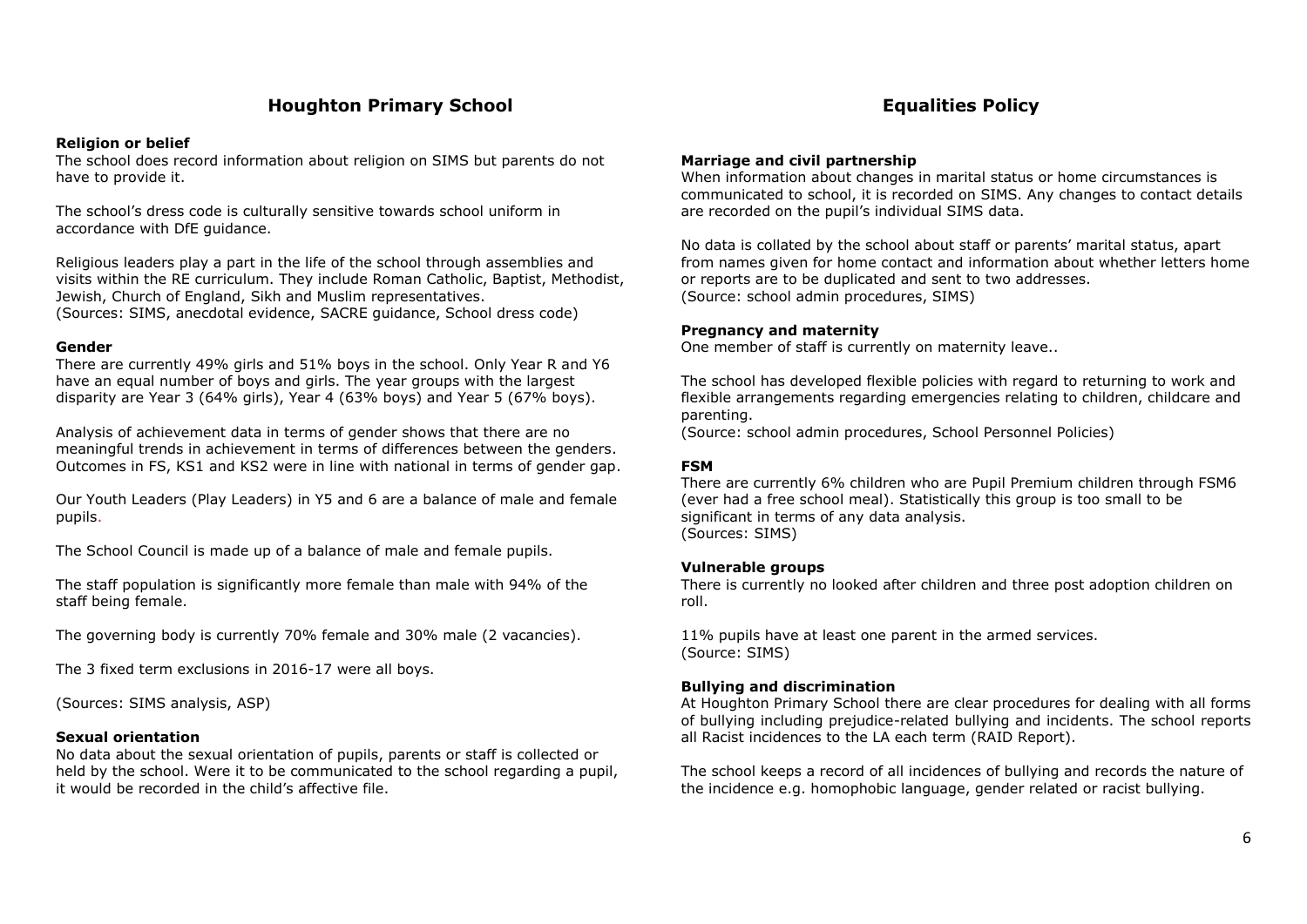Pupil and parent surveys include questions on safety and bullying. Responses are analysed and responded to as necessary.

(Sources: Headteacher's analysis of bullying incidents, Pupil and Parent Surveys)

# **Curriculum**

At Houghton Primary School a broad and balanced curriculum is available to all pupils.

There is coverage in the curriculum of equalities issues, particularly with regard to tackling prejudice, promoting community cohesion and mutual understanding.

There are activities across the curriculum that promote pupils' spiritual, moral, social and cultural development.

In curriculum materials there are positive images of disabled people, of both women and men in non-stereotypical gender roles, and of people from a wide range of ethnic, religious and cultural backgrounds.

# **Consultation, involvement and engagement**

The school has procedures for consulting and involving parents and carers and has regard in these for the concerns and requirements of the Equality Act, particularly in relation to disability equality.

The school has procedures for finding out how pupils think and feel about the school, and has regard in these for the concerns of the Equality Act, particularly in relation to disability equality.

We have also involved staff, pupils, parents and others in the following ways:

- parent questionnaires
- involvement of the school council
- staff survey
- contact with parents representing pupils with particular protected characteristics

Date of publication of this appendix: December 2019 Date for review and re-publication: December 2020

The Equality Act 2010 (Specific Duties) Regulations 2011 require Governing Bodies to publish equality information on an annual basis.